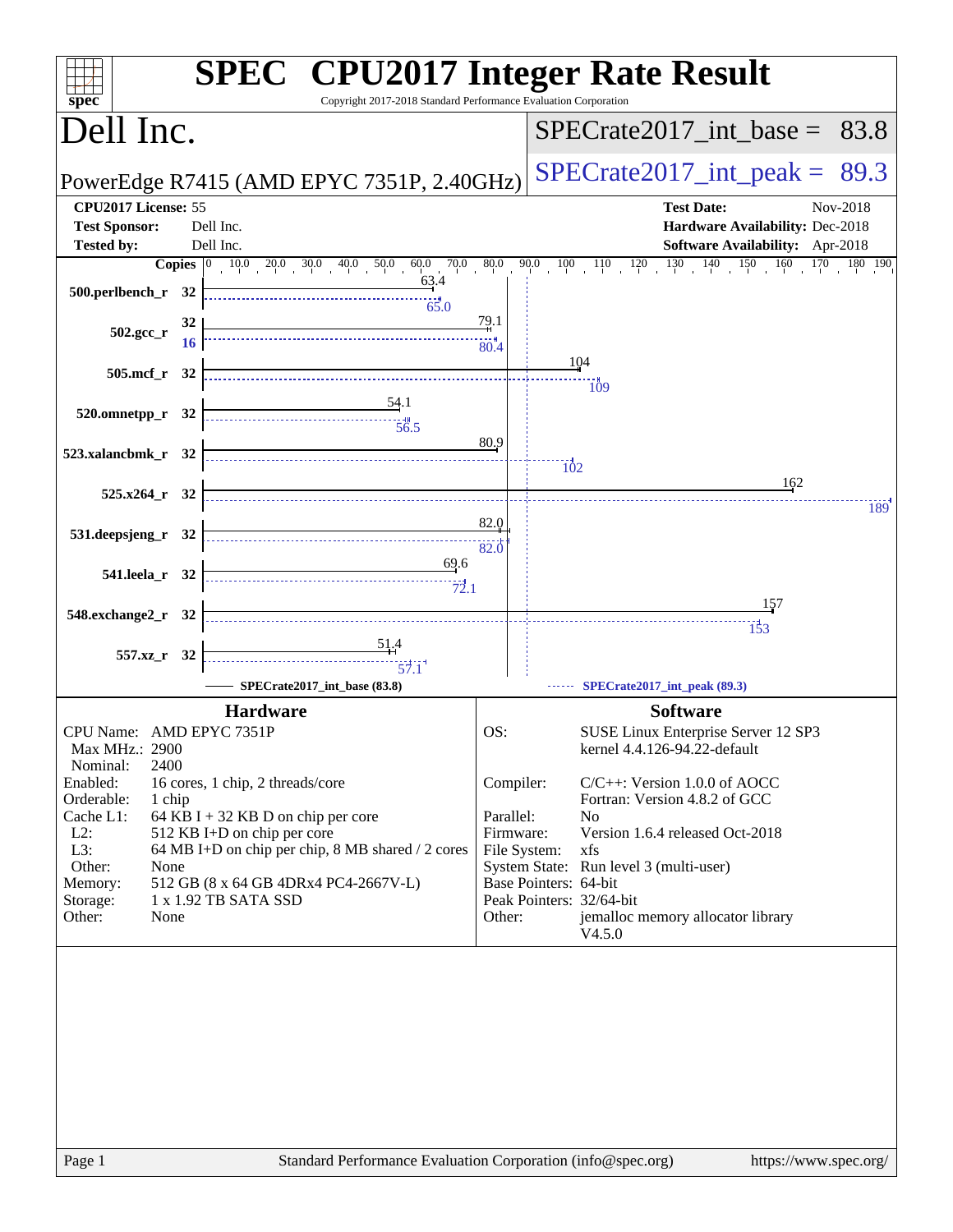# **[SPEC CPU2017 Integer Rate Result](http://www.spec.org/auto/cpu2017/Docs/result-fields.html#SPECCPU2017IntegerRateResult)**

Copyright 2017-2018 Standard Performance Evaluation Corporation

## Dell Inc.

**[spec](http://www.spec.org/)**

 $\pm\pm\prime$ 

### SPECrate2017 int\_base =  $83.8$

PowerEdge R7415 (AMD EPYC 7351P, 2.40GHz)  $\text{SPECrate}2017\_int\_peak = 89.3$ 

**[CPU2017 License:](http://www.spec.org/auto/cpu2017/Docs/result-fields.html#CPU2017License)** 55 **[Test Date:](http://www.spec.org/auto/cpu2017/Docs/result-fields.html#TestDate)** Nov-2018 **[Test Sponsor:](http://www.spec.org/auto/cpu2017/Docs/result-fields.html#TestSponsor)** Dell Inc. **[Hardware Availability:](http://www.spec.org/auto/cpu2017/Docs/result-fields.html#HardwareAvailability)** Dec-2018 **[Tested by:](http://www.spec.org/auto/cpu2017/Docs/result-fields.html#Testedby)** Dell Inc. **[Software Availability:](http://www.spec.org/auto/cpu2017/Docs/result-fields.html#SoftwareAvailability)** Apr-2018

#### **[Results Table](http://www.spec.org/auto/cpu2017/Docs/result-fields.html#ResultsTable)**

|                    | <b>Base</b>                       |                |              |                |              | <b>Peak</b>    |       |               |                |              |                |              |                |              |
|--------------------|-----------------------------------|----------------|--------------|----------------|--------------|----------------|-------|---------------|----------------|--------------|----------------|--------------|----------------|--------------|
| <b>Benchmark</b>   | <b>Copies</b>                     | <b>Seconds</b> | <b>Ratio</b> | <b>Seconds</b> | <b>Ratio</b> | <b>Seconds</b> | Ratio | <b>Copies</b> | <b>Seconds</b> | <b>Ratio</b> | <b>Seconds</b> | <b>Ratio</b> | <b>Seconds</b> | <b>Ratio</b> |
| $500$ .perlbench r | 32                                | 803            | 63.4         | 803            | 63.5         | 805            | 63.3  | 32            | 784            | 65.0         | 784            | 65.0         | 779            | 65.4         |
| $502.\text{gcc}$   | 32                                | 572            | 79.2         | 573            | 79.1         | 579            | 78.3  | 16            | 282            | 80.4         | 282            | 80.3         | 281            | 80.7         |
| $505$ .mcf r       | 32                                | 498            | 104          | 501            | 103          | 499            | 104   | 32            | 474            | 109          | 474            | 109          | 476            | 109          |
| 520.omnetpp_r      | 32                                | 776            | 54.1         | 774            | 54.2         | 776            | 54.1  | 32            | 755            | 55.6         | 743            | 56.5         | 738            | 56.9         |
| 523.xalancbmk r    | 32                                | 418            | 80.9         | 418            | 80.8         | 418            | 80.9  | 32            | 332            | 102          | 332            | <b>102</b>   | 332            | 102          |
| 525.x264 r         | 32                                | 345            | 162          | 345            | 162          | 345            | 162   | 32            | 296            | 189          | 296            | 189          | 296            | 189          |
| 531.deepsjeng_r    | 32                                | 447            | 82.0         | 450            | 81.6         | 434            | 84.5  | 32            | 436            | 84.1         | 448            | 81.9         | 447            | 82.0         |
| 541.leela r        | 32                                | 761            | 69.6         | 762            | 69.6         | 761            | 69.6  | 32            | 735            | 72.1         | 736            | 72.0         | 734            | 72.2         |
| 548.exchange2_r    | 32                                | 534            | 157          | 535            | 157          | 534            | 157   | 32            | 547            | 153          | 547            | 153          | 547            | 153          |
| $557.xz$ r         | 32                                | 674            | 51.2         | 651            | 53.1         | 673            | 51.4  | 32            | 564            | 61.3         | 606            | 57.0         | 605            | 57.1         |
|                    | $SPECrate2017$ int base =<br>83.8 |                |              |                |              |                |       |               |                |              |                |              |                |              |

**[SPECrate2017\\_int\\_peak =](http://www.spec.org/auto/cpu2017/Docs/result-fields.html#SPECrate2017intpeak) 89.3**

Results appear in the [order in which they were run.](http://www.spec.org/auto/cpu2017/Docs/result-fields.html#RunOrder) Bold underlined text [indicates a median measurement.](http://www.spec.org/auto/cpu2017/Docs/result-fields.html#Median)

#### **[Compiler Notes](http://www.spec.org/auto/cpu2017/Docs/result-fields.html#CompilerNotes)**

The AMD64 AOCC Compiler Suite is available at <http://developer.amd.com/amd-aocc/>

The AOCC Gold Linker plugin was installed and used for the link stage.

The AOCC Fortran Plugin version 1.0 was used to leverage AOCC optimizers with gfortran. It is available here: <http://developer.amd.com/amd-aocc/>

#### **[Submit Notes](http://www.spec.org/auto/cpu2017/Docs/result-fields.html#SubmitNotes)**

The config file option 'submit' was used. 'numactl' was used to bind copies to the cores. See the configuration file for details.

#### **[Operating System Notes](http://www.spec.org/auto/cpu2017/Docs/result-fields.html#OperatingSystemNotes)**

'ulimit -s unlimited' was used to set environment stack size 'ulimit -l 2097152' was used to set environment locked pages in memory limit

runspec command invoked through numactl i.e.: numactl --interleave=all runspec <etc>

Set dirty\_ratio=8 to limit dirty cache to 8% of memory Set swappiness=1 to swap only if necessary Set zone\_reclaim\_mode=1 to free local node memory and avoid remote memory sync then drop\_caches=3 to reset caches before invoking runcpu

**(Continued on next page)**

| Page 2 | Standard Performance Evaluation Corporation (info@spec.org) | https://www.spec.org/ |
|--------|-------------------------------------------------------------|-----------------------|
|--------|-------------------------------------------------------------|-----------------------|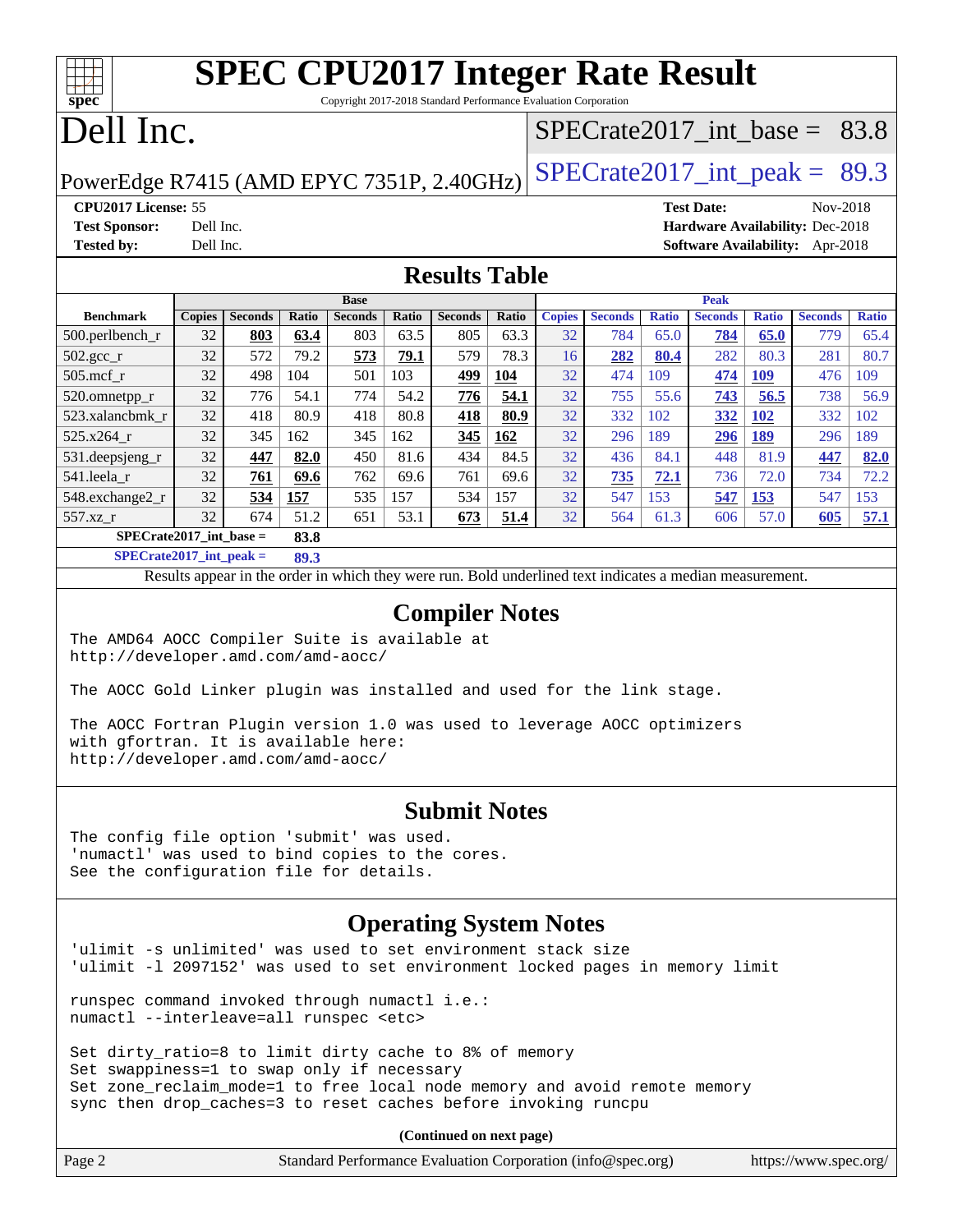

# **[SPEC CPU2017 Integer Rate Result](http://www.spec.org/auto/cpu2017/Docs/result-fields.html#SPECCPU2017IntegerRateResult)**

Copyright 2017-2018 Standard Performance Evaluation Corporation

## Dell Inc.

[SPECrate2017\\_int\\_base =](http://www.spec.org/auto/cpu2017/Docs/result-fields.html#SPECrate2017intbase) 83.8

PowerEdge R7415 (AMD EPYC 7351P, 2.40GHz)  $\text{SPECrate}2017\_int\_peak = 89.3$ 

**[CPU2017 License:](http://www.spec.org/auto/cpu2017/Docs/result-fields.html#CPU2017License)** 55 **[Test Date:](http://www.spec.org/auto/cpu2017/Docs/result-fields.html#TestDate)** Nov-2018 **[Test Sponsor:](http://www.spec.org/auto/cpu2017/Docs/result-fields.html#TestSponsor)** Dell Inc. **[Hardware Availability:](http://www.spec.org/auto/cpu2017/Docs/result-fields.html#HardwareAvailability)** Dec-2018 **[Tested by:](http://www.spec.org/auto/cpu2017/Docs/result-fields.html#Testedby)** Dell Inc. **[Software Availability:](http://www.spec.org/auto/cpu2017/Docs/result-fields.html#SoftwareAvailability)** Apr-2018

#### **[Operating System Notes \(Continued\)](http://www.spec.org/auto/cpu2017/Docs/result-fields.html#OperatingSystemNotes)**

dirty\_ratio, swappiness, zone\_reclaim\_mode and drop\_caches were all set using privileged echo (e.g. echo 1 > /proc/sys/vm/swappiness).

Transparent huge pages were enabled for this run (OS default)

#### **[General Notes](http://www.spec.org/auto/cpu2017/Docs/result-fields.html#GeneralNotes)**

Environment variables set by runcpu before the start of the run: LD\_LIBRARY\_PATH = "/home/cpu2017-1.0.5/amd1704-rate-libs-revD/64;/home/cpu2017-1.0.5/amd1704-rate-libs-revD/32:" MALLOC\_CONF = "lg\_chunk:26"

Binaries were compiled on a system with 2x AMD EPYC 7601 CPU + 512GB Memory using RHEL 7.4 NA: The test sponsor attests, as of date of publication, that CVE-2017-5754 (Meltdown) is mitigated in the system as tested and documented. Yes: The test sponsor attests, as of date of publication, that CVE-2017-5753 (Spectre variant 1) is mitigated in the system as tested and documented. Yes: The test sponsor attests, as of date of publication, that CVE-2017-5715 (Spectre variant 2) is mitigated in the system as tested and documented.

jemalloc: configured and built with GCC v4.8.5 in RHEL v7.2 under default conditions. jemalloc: sources available from jemalloc.net or <https://github.com/jemalloc/jemalloc/releases> jemalloc uses environment variable MALLOC\_CONF with values narenas and lg\_chunk: narenas: sets the maximum number of arenas to use for automatic multiplexing of threads and arenas. lg\_chunk: set the virtual memory chunk size (log base 2). For example, lg\_chunk:21 sets the default chunk size to 2^21 = 2MiB.

#### **[Platform Notes](http://www.spec.org/auto/cpu2017/Docs/result-fields.html#PlatformNotes)**

 BIOS settings: Memory Interleaving set to Channel Interleaving Virtualization Technology disabled System Profile set to Custom CPU Power Management set to Maximum Performance Memory Frequency set to Maximum Performance Turbo Boost enabled C States set to Autonomous Memory Patrol Scrub disabled Memory Refresh Rate set to 1x

**(Continued on next page)**

Page 3 Standard Performance Evaluation Corporation [\(info@spec.org\)](mailto:info@spec.org) <https://www.spec.org/>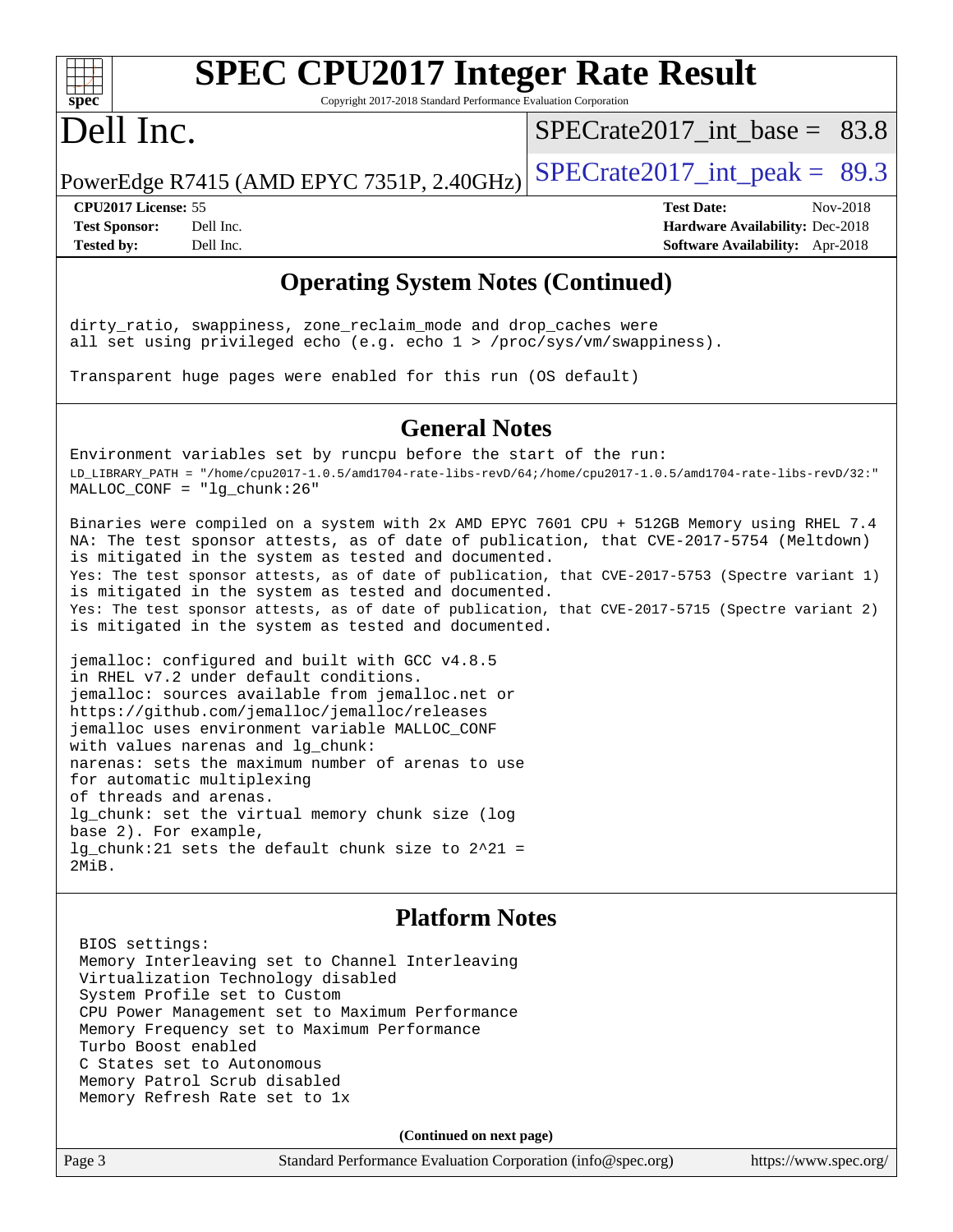#### **[SPEC CPU2017 Integer Rate Result](http://www.spec.org/auto/cpu2017/Docs/result-fields.html#SPECCPU2017IntegerRateResult)**  $+\ +$ **[spec](http://www.spec.org/)** Copyright 2017-2018 Standard Performance Evaluation Corporation Dell Inc. SPECrate2017 int\_base =  $83.8$ PowerEdge R7415 (AMD EPYC 7351P, 2.40GHz)  $\text{SPECrate2017\_int\_peak} = 89.3$ **[CPU2017 License:](http://www.spec.org/auto/cpu2017/Docs/result-fields.html#CPU2017License)** 55 **[Test Date:](http://www.spec.org/auto/cpu2017/Docs/result-fields.html#TestDate)** Nov-2018 **[Test Sponsor:](http://www.spec.org/auto/cpu2017/Docs/result-fields.html#TestSponsor)** Dell Inc. **[Hardware Availability:](http://www.spec.org/auto/cpu2017/Docs/result-fields.html#HardwareAvailability)** Dec-2018 **[Tested by:](http://www.spec.org/auto/cpu2017/Docs/result-fields.html#Testedby)** Dell Inc. **[Software Availability:](http://www.spec.org/auto/cpu2017/Docs/result-fields.html#SoftwareAvailability)** Apr-2018 **[Platform Notes \(Continued\)](http://www.spec.org/auto/cpu2017/Docs/result-fields.html#PlatformNotes)** PCI ASPM L1 Link Power Management disabled Determinism Slider set to Power Determinism Sysinfo program /home/cpu2017-1.0.5/bin/sysinfo Rev: r5974 of 2018-05-19 9bcde8f2999c33d61f64985e45859ea9 running on linux-fl85 Thu Nov 29 03:07:55 2018 SUT (System Under Test) info as seen by some common utilities. For more information on this section, see <https://www.spec.org/cpu2017/Docs/config.html#sysinfo> From /proc/cpuinfo model name : AMD EPYC 7351P 16-Core Processor 1 "physical id"s (chips) 32 "processors" cores, siblings (Caution: counting these is hw and system dependent. The following excerpts from /proc/cpuinfo might not be reliable. Use with caution.) cpu cores : 16 siblings : 32 physical 0: cores 0 1 8 9 12 13 16 17 20 21 24 25 28 29 From lscpu: Architecture: x86\_64 CPU op-mode(s): 32-bit, 64-bit Byte Order: Little Endian  $CPU(s):$  32 On-line CPU(s) list: 0-31 Thread(s) per core: 2 Core(s) per socket: 16 Socket(s): 1 NUMA node(s): 4 Vendor ID: AuthenticAMD CPU family: 23 Model: 1 Model name: AMD EPYC 7351P 16-Core Processor Stepping: 2 CPU MHz: 2395.444 BogoMIPS: 4790.88 Virtualization: AMD-V L1d cache: 32K L1i cache: 64K L2 cache: 512K L3 cache: 8192K NUMA node0 CPU(s): 0,4,8,12,16,20,24,28 NUMA node1 CPU(s): 1,5,9,13,17,21,25,29 NUMA node2 CPU(s): 2,6,10,14,18,22,26,30 NUMA node3 CPU(s): 3,7,11,15,19,23,27,31 Flags: fpu vme de pse tsc msr pae mce cx8 apic sep mtrr pge mca cmov **(Continued on next page)**Page 4 Standard Performance Evaluation Corporation [\(info@spec.org\)](mailto:info@spec.org) <https://www.spec.org/>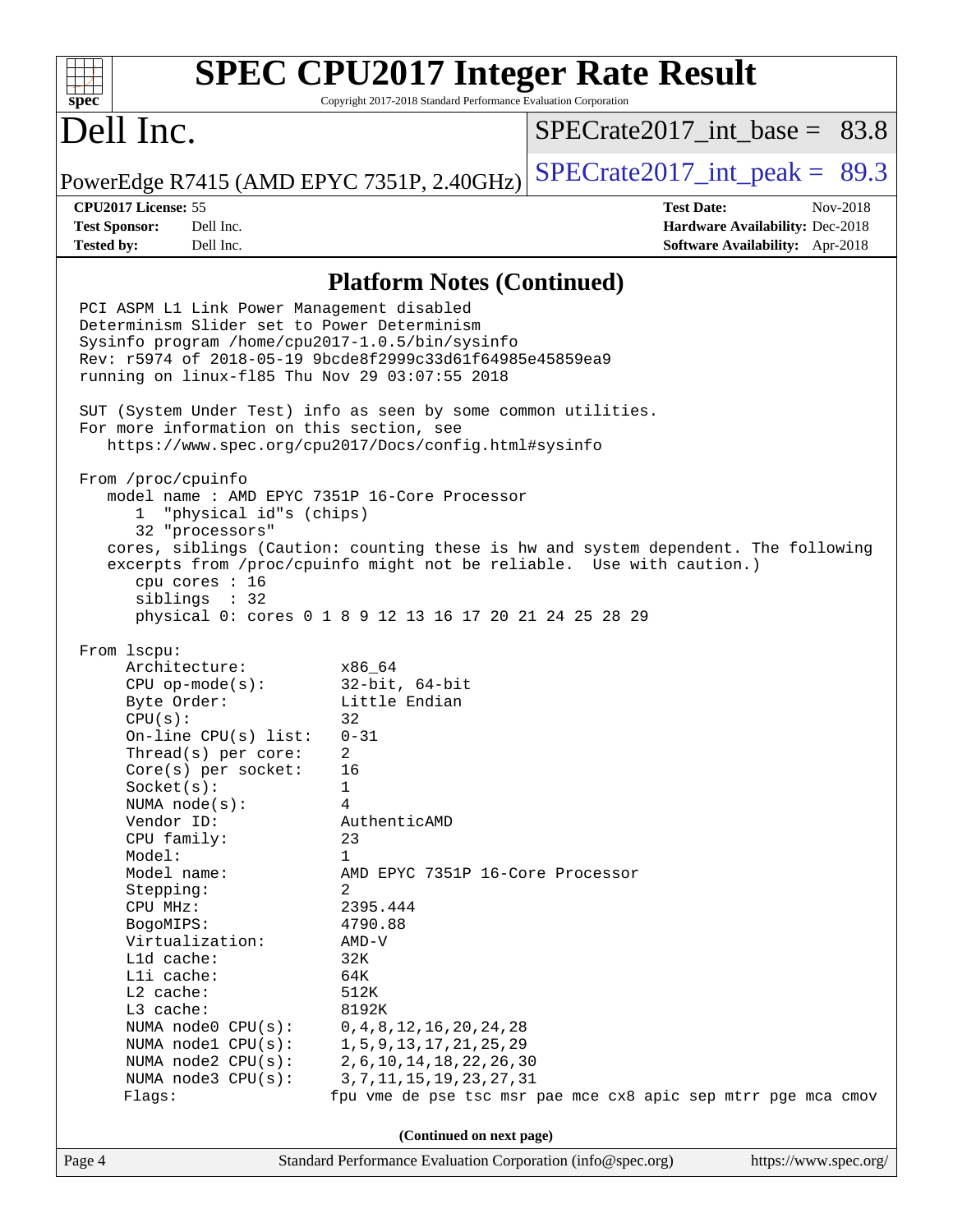| $spec^*$                        | <b>SPEC CPU2017 Integer Rate Result</b><br>Copyright 2017-2018 Standard Performance Evaluation Corporation                                                                                                  |                                                                                                                                                                                                                                                                                                                                                                                                                                                                                                                                                                                                                           |
|---------------------------------|-------------------------------------------------------------------------------------------------------------------------------------------------------------------------------------------------------------|---------------------------------------------------------------------------------------------------------------------------------------------------------------------------------------------------------------------------------------------------------------------------------------------------------------------------------------------------------------------------------------------------------------------------------------------------------------------------------------------------------------------------------------------------------------------------------------------------------------------------|
| Dell Inc.                       |                                                                                                                                                                                                             | SPECrate2017 int base = $83.8$                                                                                                                                                                                                                                                                                                                                                                                                                                                                                                                                                                                            |
|                                 | PowerEdge R7415 (AMD EPYC 7351P, 2.40GHz)                                                                                                                                                                   | $SPECTate2017\_int\_peak = 89.3$                                                                                                                                                                                                                                                                                                                                                                                                                                                                                                                                                                                          |
| CPU <sub>2017</sub> License: 55 |                                                                                                                                                                                                             | Nov-2018<br><b>Test Date:</b>                                                                                                                                                                                                                                                                                                                                                                                                                                                                                                                                                                                             |
| <b>Test Sponsor:</b>            | Dell Inc.                                                                                                                                                                                                   | <b>Hardware Availability: Dec-2018</b>                                                                                                                                                                                                                                                                                                                                                                                                                                                                                                                                                                                    |
| <b>Tested by:</b>               | Dell Inc.                                                                                                                                                                                                   | <b>Software Availability:</b> Apr-2018                                                                                                                                                                                                                                                                                                                                                                                                                                                                                                                                                                                    |
|                                 | <b>Platform Notes (Continued)</b><br>pclmulqdq monitor ssse3 fma cx16 sse4_1 sse4_2 movbe popcnt aes xsave avx f16c<br>ibpb overflow_recov succor smca<br>/proc/cpuinfo cache data<br>cache size $: 512$ KB | pat pse36 clflush mmx fxsr sse sse2 ht syscall nx mmxext fxsr opt pdpelgb rdtscp lm<br>constant tsc rep good nopl nonstop tsc extd apicid amd dcm aperfmperf eagerfpu pni<br>rdrand lahf_lm cmp_legacy svm extapic cr8_legacy abm sse4a misalignsse 3dnowprefetch<br>osvw skinit wdt tce topoext perfctr_core perfctr_nb bpext perfctr_12 mwaitx arat cpb<br>hw_pstate retpoline retpoline_amd npt lbrv svm_lock nrip_save tsc_scale vmcb_clean<br>flushbyasid decodeassists pausefilter pfthreshold vmmcall avic fsgsbase bmil avx2<br>smep bmi2 rdseed adx smap clflushopt sha_ni xsaveopt xsavec xgetbvl clzero irperf |
| physical chip.                  | From numactl --hardware WARNING: a numactl 'node' might or might not correspond to a                                                                                                                        |                                                                                                                                                                                                                                                                                                                                                                                                                                                                                                                                                                                                                           |

| biilercar ciith.                                                                                                                       |
|----------------------------------------------------------------------------------------------------------------------------------------|
| $available: 4 nodes (0-3)$                                                                                                             |
| node 0 cpus: 0 4 8 12 16 20 24 28                                                                                                      |
| node 0 size: 128621 MB<br>node 0 free: 127956 MB                                                                                       |
|                                                                                                                                        |
| node 1 cpus: 1 5 9 13 17 21 25 29<br>node 1 size: 129018 MB                                                                            |
| node 1 free: 128390 MB                                                                                                                 |
| node 2 cpus: 2 6 10 14 18 22 26 30                                                                                                     |
| node 2 size: 129018 MB                                                                                                                 |
| node 2 free: 128365 MB                                                                                                                 |
| node 3 cpus: 3 7 11 15 19 23 27 31                                                                                                     |
| node 3 size: 129017 MB                                                                                                                 |
| node 3 free: 128378 MB                                                                                                                 |
| node distances:                                                                                                                        |
| node 0 1 2 3                                                                                                                           |
| 0: 10 16 16 16                                                                                                                         |
| 1: 16 10 16 16                                                                                                                         |
| 2: 16 16 10<br>16                                                                                                                      |
| 3: 16 16 16<br>10                                                                                                                      |
| From /proc/meminfo<br>MemTotal:<br>528052376 kB<br>HugePages_Total:<br>$\Omega$<br>Hugepagesize:<br>2048 kB<br>/usr/bin/lsb_release -d |
| SUSE Linux Enterprise Server 12 SP3                                                                                                    |
| From /etc/*release* /etc/*version*<br>$S$ uSE-release:<br>SUSE Linux Enterprise Server 12 (x86_64)<br>$VERSION = 12$                   |
| (Continued on next page)                                                                                                               |
|                                                                                                                                        |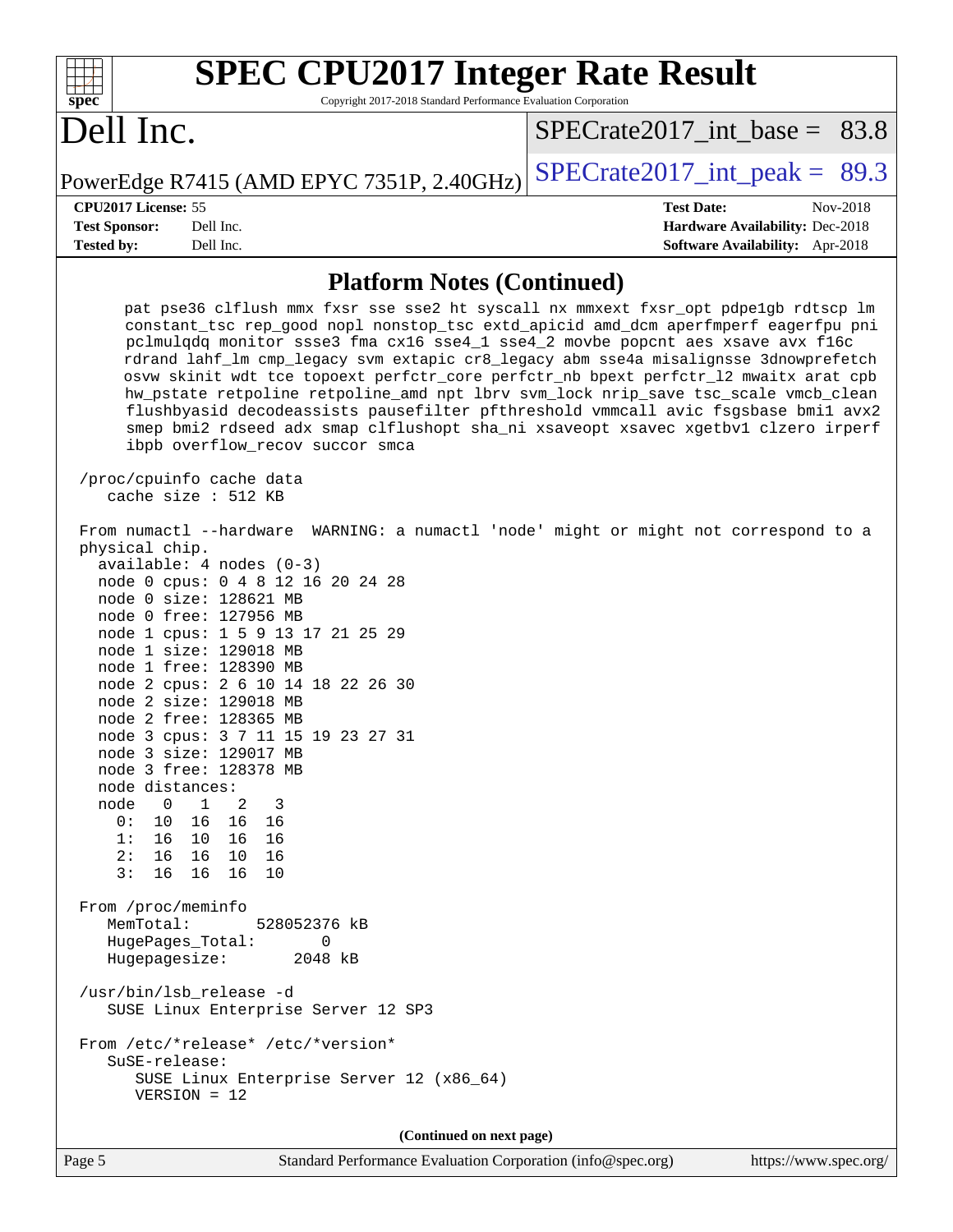| <b>SPEC CPU2017 Integer Rate Result</b><br>$spec^*$<br>Copyright 2017-2018 Standard Performance Evaluation Corporation                                                                                                                                                                                                                                                                                                                                                                                                                                                                                                                                                                                                                                                                                                                                                                                                                                                                                                                                                                                                                                                                                                                                                                                                                                                                                                                                                                                                |                                                                                                            |
|-----------------------------------------------------------------------------------------------------------------------------------------------------------------------------------------------------------------------------------------------------------------------------------------------------------------------------------------------------------------------------------------------------------------------------------------------------------------------------------------------------------------------------------------------------------------------------------------------------------------------------------------------------------------------------------------------------------------------------------------------------------------------------------------------------------------------------------------------------------------------------------------------------------------------------------------------------------------------------------------------------------------------------------------------------------------------------------------------------------------------------------------------------------------------------------------------------------------------------------------------------------------------------------------------------------------------------------------------------------------------------------------------------------------------------------------------------------------------------------------------------------------------|------------------------------------------------------------------------------------------------------------|
| Dell Inc.                                                                                                                                                                                                                                                                                                                                                                                                                                                                                                                                                                                                                                                                                                                                                                                                                                                                                                                                                                                                                                                                                                                                                                                                                                                                                                                                                                                                                                                                                                             | $SPECTate2017$ _int_base = 83.8                                                                            |
| PowerEdge R7415 (AMD EPYC 7351P, 2.40GHz)                                                                                                                                                                                                                                                                                                                                                                                                                                                                                                                                                                                                                                                                                                                                                                                                                                                                                                                                                                                                                                                                                                                                                                                                                                                                                                                                                                                                                                                                             | $SPECTate2017\_int\_peak = 89.3$                                                                           |
| CPU2017 License: 55<br><b>Test Sponsor:</b><br>Dell Inc.<br><b>Tested by:</b><br>Dell Inc.                                                                                                                                                                                                                                                                                                                                                                                                                                                                                                                                                                                                                                                                                                                                                                                                                                                                                                                                                                                                                                                                                                                                                                                                                                                                                                                                                                                                                            | <b>Test Date:</b><br>Nov-2018<br>Hardware Availability: Dec-2018<br><b>Software Availability:</b> Apr-2018 |
| <b>Platform Notes (Continued)</b>                                                                                                                                                                                                                                                                                                                                                                                                                                                                                                                                                                                                                                                                                                                                                                                                                                                                                                                                                                                                                                                                                                                                                                                                                                                                                                                                                                                                                                                                                     |                                                                                                            |
| $PATCHLEVEL = 3$<br># This file is deprecated and will be removed in a future service pack or release.<br># Please check /etc/os-release for details about this release.<br>os-release:<br>NAME="SLES"<br>VERSION="12-SP3"<br>VERSION_ID="12.3"<br>PRETTY_NAME="SUSE Linux Enterprise Server 12 SP3"<br>ID="sles"<br>$ANSI$ _COLOR=" $0:32$ "<br>CPE_NAME="cpe:/o:suse:sles:12:sp3"<br>uname $-a$ :<br>Linux linux-f185 4.4.126-94.22-default #1 SMP Wed Apr 11 07:45:03 UTC 2018 (9649989)<br>x86_64 x86_64 x86_64 GNU/Linux<br>Kernel self-reported vulnerability status:<br>CVE-2017-5754 (Meltdown):<br>Not affected<br>CVE-2017-5753 (Spectre variant 1): Mitigation: __user pointer sanitization<br>CVE-2017-5715 (Spectre variant 2): Mitigation: Full AMD retpoline + IBPB<br>run-level 3 Nov 29 03:07 last=5<br>SPEC is set to: /home/cpu2017-1.0.5<br>Type Size Used Avail Use% Mounted on<br>Filesystem<br>$/\text{dev}/\text{sd}a4$<br>1.8T 9.5G 1.8T<br>xfs<br>$1\%$ /home<br>Additional information from dmidecode follows. WARNING: Use caution when you interpret<br>this section. The 'dmidecode' program reads system data which is "intended to allow<br>hardware to be accurately determined", but the intent may not be met, as there are<br>frequent changes to hardware, firmware, and the "DMTF SMBIOS" standard.<br>BIOS Dell Inc. 1.6.4 10/04/2018<br>Memory:<br>8x 80CE863280CE M386A8K40BM2-CTD 64 GB 4 rank 2666<br>8x Not Specified Not Specified<br>(End of data from sysinfo program) |                                                                                                            |
| <b>Compiler Version Notes</b>                                                                                                                                                                                                                                                                                                                                                                                                                                                                                                                                                                                                                                                                                                                                                                                                                                                                                                                                                                                                                                                                                                                                                                                                                                                                                                                                                                                                                                                                                         |                                                                                                            |
| $CC 502.gcc_r (peak)$                                                                                                                                                                                                                                                                                                                                                                                                                                                                                                                                                                                                                                                                                                                                                                                                                                                                                                                                                                                                                                                                                                                                                                                                                                                                                                                                                                                                                                                                                                 |                                                                                                            |
| AOCC.LLVM.4.0.0.B35.2017_04_26 clang version 4.0.0 (CLANG:) (based on LLVM<br>AOCC.LLVM.4.0.0.B35.2017_04_26)                                                                                                                                                                                                                                                                                                                                                                                                                                                                                                                                                                                                                                                                                                                                                                                                                                                                                                                                                                                                                                                                                                                                                                                                                                                                                                                                                                                                         |                                                                                                            |
| (Continued on next page)                                                                                                                                                                                                                                                                                                                                                                                                                                                                                                                                                                                                                                                                                                                                                                                                                                                                                                                                                                                                                                                                                                                                                                                                                                                                                                                                                                                                                                                                                              |                                                                                                            |

| Page<br>n |  |
|-----------|--|
|           |  |

Standard Performance Evaluation Corporation [\(info@spec.org\)](mailto:info@spec.org) <https://www.spec.org/>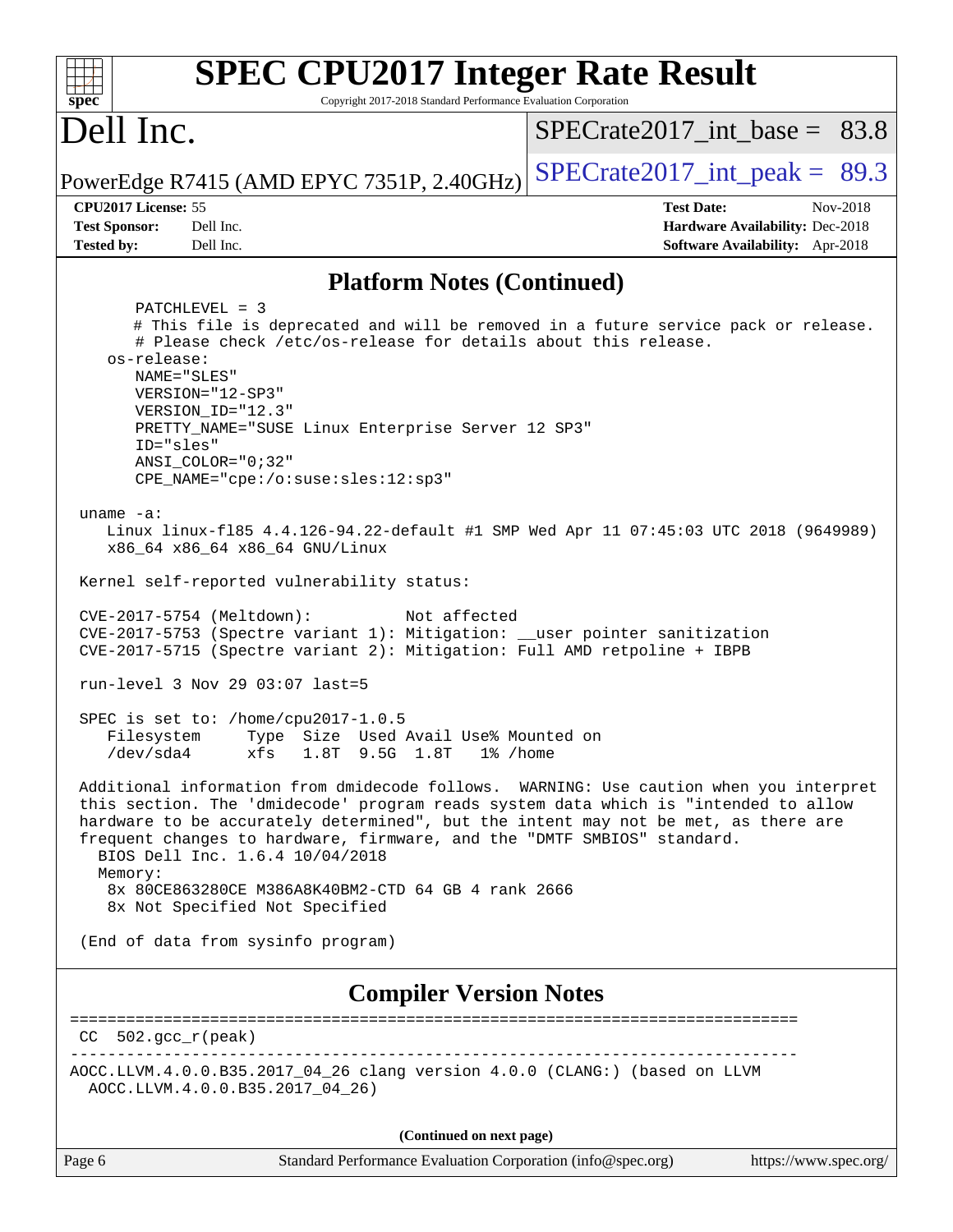# **[SPEC CPU2017 Integer Rate Result](http://www.spec.org/auto/cpu2017/Docs/result-fields.html#SPECCPU2017IntegerRateResult)**

Copyright 2017-2018 Standard Performance Evaluation Corporation

## Dell Inc.

**[spec](http://www.spec.org/)**

[SPECrate2017\\_int\\_base =](http://www.spec.org/auto/cpu2017/Docs/result-fields.html#SPECrate2017intbase) 83.8

PowerEdge R7415 (AMD EPYC 7351P, 2.40GHz) [SPECrate2017\\_int\\_peak =](http://www.spec.org/auto/cpu2017/Docs/result-fields.html#SPECrate2017intpeak)  $89.3$ 

**[CPU2017 License:](http://www.spec.org/auto/cpu2017/Docs/result-fields.html#CPU2017License)** 55 **[Test Date:](http://www.spec.org/auto/cpu2017/Docs/result-fields.html#TestDate)** Nov-2018 **[Test Sponsor:](http://www.spec.org/auto/cpu2017/Docs/result-fields.html#TestSponsor)** Dell Inc. **[Hardware Availability:](http://www.spec.org/auto/cpu2017/Docs/result-fields.html#HardwareAvailability)** Dec-2018 **[Tested by:](http://www.spec.org/auto/cpu2017/Docs/result-fields.html#Testedby)** Dell Inc. **[Software Availability:](http://www.spec.org/auto/cpu2017/Docs/result-fields.html#SoftwareAvailability)** Apr-2018

#### **[Compiler Version Notes \(Continued\)](http://www.spec.org/auto/cpu2017/Docs/result-fields.html#CompilerVersionNotes)**

| Target: i386-unknown-linux-gnu<br>Thread model: posix<br>InstalledDir: /root/work/compilers/AOCC-1.0-Compiler/bin                                                                                                                                                              |
|--------------------------------------------------------------------------------------------------------------------------------------------------------------------------------------------------------------------------------------------------------------------------------|
|                                                                                                                                                                                                                                                                                |
| CXXC 523.xalancbmk_r(peak)<br>---------------------------                                                                                                                                                                                                                      |
| AOCC.LLVM.4.0.0.B35.2017_04_26 clang version 4.0.0 (CLANG:) (based on LLVM<br>AOCC.LLVM.4.0.0.B35.2017 04 26)<br>Target: i386-unknown-linux-gnu<br>Thread model: posix<br>InstalledDir: /root/work/compilers/AOCC-1.0-Compiler/bin                                             |
| CC 500.perlbench_r(base) 502.gcc_r(base) 505.mcf_r(base, peak)<br>525.x264_r(base) 557.xz_r(base, peak)                                                                                                                                                                        |
| AOCC.LLVM.4.0.0.B35.2017_04_26 clang version 4.0.0 (CLANG:) (based on LLVM<br>AOCC.LLVM.4.0.0.B35.2017_04_26)<br>Target: x86_64-unknown-linux-gnu<br>Thread model: posix<br>InstalledDir: /root/work/compilers/AOCC-1.0-Compiler/bin                                           |
| CXXC 520.omnetpp_r(base, peak) 523.xalancbmk_r(base) 531.deepsjeng_r(base,<br>peak) 541.leela_r(base)                                                                                                                                                                          |
| AOCC.LLVM.4.0.0.B35.2017_04_26 clang version 4.0.0 (CLANG:) (based on LLVM<br>AOCC.LLVM.4.0.0.B35.2017_04_26)<br>Target: x86_64-unknown-linux-gnu<br>Thread model: posix<br>InstalledDir: /root/work/compilers/AOCC-1.0-Compiler/bin                                           |
| $500. perlbench_r (peak) 525.x264_r (peak)$<br>CC.                                                                                                                                                                                                                             |
| ______________________________________<br>AOCC.LLVM.4.0.0.B35.2017_04_26 clang version 4.0.0 (CLANG:) (based on LLVM<br>AOCC.LLVM.4.0.0.B35.2017_04_26)<br>Target: x86 64-unknown-linux-gnu<br>Thread model: posix<br>InstalledDir: /root/work/compilers/AOCC-1.0-Compiler/bin |
| (Continued on next page)                                                                                                                                                                                                                                                       |

Page 7 Standard Performance Evaluation Corporation [\(info@spec.org\)](mailto:info@spec.org) <https://www.spec.org/>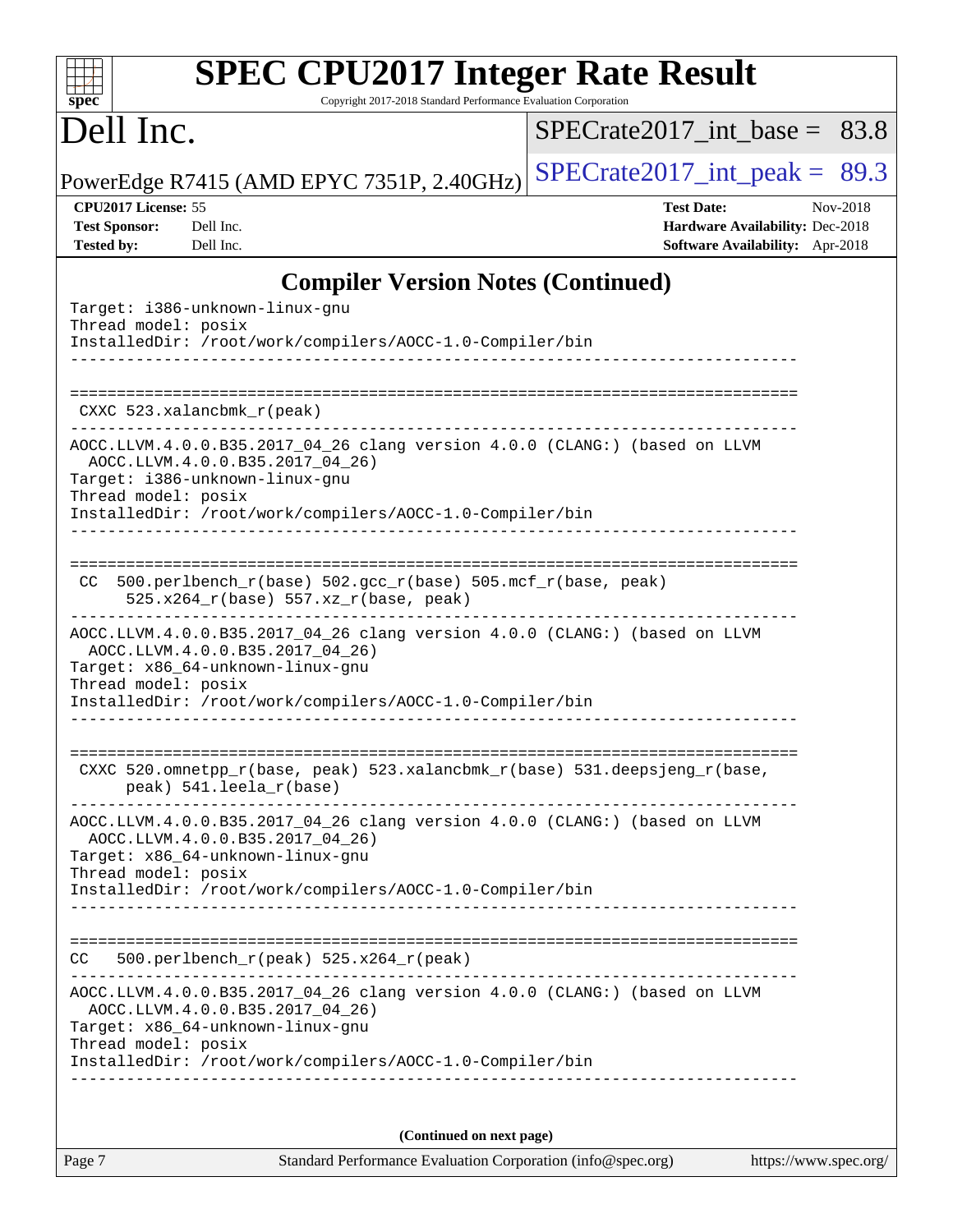#### $+\ +$ **[spec](http://www.spec.org/)**

# **[SPEC CPU2017 Integer Rate Result](http://www.spec.org/auto/cpu2017/Docs/result-fields.html#SPECCPU2017IntegerRateResult)**

Copyright 2017-2018 Standard Performance Evaluation Corporation

## Dell Inc.

 $SPECTate2017$ \_int\_base = 83.8

| <b>Test Sponsor:</b> | Dell I <sub>1</sub> |
|----------------------|---------------------|
| <b>Tested by:</b>    | Dell I <sub>1</sub> |

PowerEdge R7415 (AMD EPYC 7351P, 2.40GHz)  $\left|$  [SPECrate2017\\_int\\_peak =](http://www.spec.org/auto/cpu2017/Docs/result-fields.html#SPECrate2017intpeak) 89.3

**[CPU2017 License:](http://www.spec.org/auto/cpu2017/Docs/result-fields.html#CPU2017License)** 55 **[Test Date:](http://www.spec.org/auto/cpu2017/Docs/result-fields.html#TestDate)** Nov-2018 **[Test Sponsor:](http://www.spec.org/auto/cpu2017/Docs/result-fields.html#TestSponsor) [Hardware Availability:](http://www.spec.org/auto/cpu2017/Docs/result-fields.html#HardwareAvailability)** Dec-2018 **[Tested by:](http://www.spec.org/auto/cpu2017/Docs/result-fields.html#Testedby) [Software Availability:](http://www.spec.org/auto/cpu2017/Docs/result-fields.html#SoftwareAvailability)** Apr-2018

### **[Compiler Version Notes \(Continued\)](http://www.spec.org/auto/cpu2017/Docs/result-fields.html#CompilerVersionNotes)**

============================================================================== CXXC 541.leela\_r(peak) ------------------------------------------------------------------------------ AOCC.LLVM.4.0.0.B35.2017\_04\_26 clang version 4.0.0 (CLANG:) (based on LLVM AOCC.LLVM.4.0.0.B35.2017\_04\_26) Target: x86\_64-unknown-linux-gnu Thread model: posix InstalledDir: /root/work/compilers/AOCC-1.0-Compiler/bin ------------------------------------------------------------------------------ ============================================================================== FC 548.exchange2\_r(base, peak) ------------------------------------------------------------------------------ GNU Fortran (GCC) 4.8.2 Copyright (C) 2013 Free Software Foundation, Inc. GNU Fortran comes with NO WARRANTY, to the extent permitted by law. You may redistribute copies of GNU Fortran under the terms of the GNU General Public License. For more information about these matters, see the file named COPYING ------------------------------------------------------------------------------

## **[Base Compiler Invocation](http://www.spec.org/auto/cpu2017/Docs/result-fields.html#BaseCompilerInvocation)**

[C benchmarks](http://www.spec.org/auto/cpu2017/Docs/result-fields.html#Cbenchmarks): [clang](http://www.spec.org/cpu2017/results/res2018q4/cpu2017-20181210-10154.flags.html#user_CCbase_Fclang3_a68b77bfed473bd9cdd22529af008e8306c2e3948617c8991604c1a2000ee4a73ef90dd8bc793e105fe4165a625d26dacbda4708d828ad19048918c071b363ec)

[C++ benchmarks:](http://www.spec.org/auto/cpu2017/Docs/result-fields.html#CXXbenchmarks) [clang++](http://www.spec.org/cpu2017/results/res2018q4/cpu2017-20181210-10154.flags.html#user_CXXbase_Fclang3_57a48582e5be507d19b2527b3e7d4f85d9b8669ffc9a8a0dbb9bcf949a918a58bbab411e0c4d14a3922022a3e425a90db94042683824c1806feff4324ca1000d)

[Fortran benchmarks](http://www.spec.org/auto/cpu2017/Docs/result-fields.html#Fortranbenchmarks): [clang](http://www.spec.org/cpu2017/results/res2018q4/cpu2017-20181210-10154.flags.html#user_FCbase_Fclang3_a68b77bfed473bd9cdd22529af008e8306c2e3948617c8991604c1a2000ee4a73ef90dd8bc793e105fe4165a625d26dacbda4708d828ad19048918c071b363ec) [gfortran](http://www.spec.org/cpu2017/results/res2018q4/cpu2017-20181210-10154.flags.html#user_FCbase_aocc-gfortran_128c91a56d61ddb07404721e65b8f9498c31a443dacbd3b7f212891090eca86e2d099b520f75b99e9e8ac4fdec01f4d15f0b65e47123ec4c42b0759045731a1f)

## **[Base Portability Flags](http://www.spec.org/auto/cpu2017/Docs/result-fields.html#BasePortabilityFlags)**

 500.perlbench\_r: [-DSPEC\\_LINUX\\_X64](http://www.spec.org/cpu2017/results/res2018q4/cpu2017-20181210-10154.flags.html#b500.perlbench_r_basePORTABILITY_DSPEC_LINUX_X64) [-DSPEC\\_LP64](http://www.spec.org/cpu2017/results/res2018q4/cpu2017-20181210-10154.flags.html#b500.perlbench_r_baseEXTRA_PORTABILITY_DSPEC_LP64) 502.gcc\_r: [-DSPEC\\_LP64](http://www.spec.org/cpu2017/results/res2018q4/cpu2017-20181210-10154.flags.html#suite_baseEXTRA_PORTABILITY502_gcc_r_DSPEC_LP64) 505.mcf\_r: [-DSPEC\\_LP64](http://www.spec.org/cpu2017/results/res2018q4/cpu2017-20181210-10154.flags.html#suite_baseEXTRA_PORTABILITY505_mcf_r_DSPEC_LP64) 520.omnetpp\_r: [-DSPEC\\_LP64](http://www.spec.org/cpu2017/results/res2018q4/cpu2017-20181210-10154.flags.html#suite_baseEXTRA_PORTABILITY520_omnetpp_r_DSPEC_LP64) 523.xalancbmk\_r: [-DSPEC\\_LINUX](http://www.spec.org/cpu2017/results/res2018q4/cpu2017-20181210-10154.flags.html#b523.xalancbmk_r_basePORTABILITY_DSPEC_LINUX) [-DSPEC\\_LP64](http://www.spec.org/cpu2017/results/res2018q4/cpu2017-20181210-10154.flags.html#suite_baseEXTRA_PORTABILITY523_xalancbmk_r_DSPEC_LP64) 525.x264\_r: [-DSPEC\\_LP64](http://www.spec.org/cpu2017/results/res2018q4/cpu2017-20181210-10154.flags.html#suite_baseEXTRA_PORTABILITY525_x264_r_DSPEC_LP64) 531.deepsjeng\_r: [-DSPEC\\_LP64](http://www.spec.org/cpu2017/results/res2018q4/cpu2017-20181210-10154.flags.html#suite_baseEXTRA_PORTABILITY531_deepsjeng_r_DSPEC_LP64) 541.leela\_r: [-DSPEC\\_LP64](http://www.spec.org/cpu2017/results/res2018q4/cpu2017-20181210-10154.flags.html#suite_baseEXTRA_PORTABILITY541_leela_r_DSPEC_LP64) 548.exchange2\_r: [-DSPEC\\_LP64](http://www.spec.org/cpu2017/results/res2018q4/cpu2017-20181210-10154.flags.html#suite_baseEXTRA_PORTABILITY548_exchange2_r_DSPEC_LP64)

**(Continued on next page)**

Page 8 Standard Performance Evaluation Corporation [\(info@spec.org\)](mailto:info@spec.org) <https://www.spec.org/>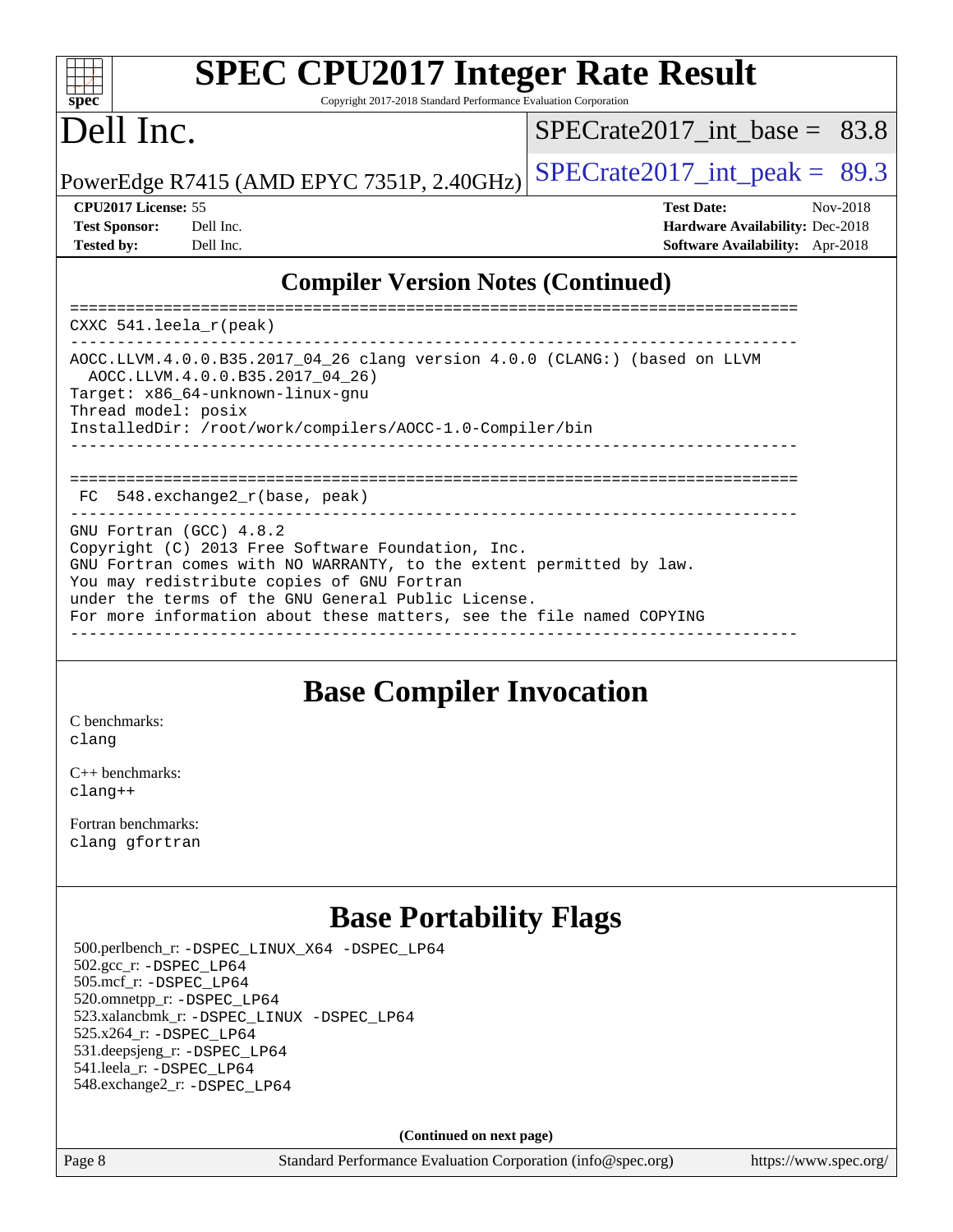#### $+\ +$ **[spec](http://www.spec.org/)**

# **[SPEC CPU2017 Integer Rate Result](http://www.spec.org/auto/cpu2017/Docs/result-fields.html#SPECCPU2017IntegerRateResult)**

Copyright 2017-2018 Standard Performance Evaluation Corporation

## Dell Inc.

SPECrate2017 int\_base =  $83.8$ 

PowerEdge R7415 (AMD EPYC 7351P, 2.40GHz)  $\left|$  [SPECrate2017\\_int\\_peak =](http://www.spec.org/auto/cpu2017/Docs/result-fields.html#SPECrate2017intpeak) 89.3

**[CPU2017 License:](http://www.spec.org/auto/cpu2017/Docs/result-fields.html#CPU2017License)** 55 **[Test Date:](http://www.spec.org/auto/cpu2017/Docs/result-fields.html#TestDate)** Nov-2018 **[Test Sponsor:](http://www.spec.org/auto/cpu2017/Docs/result-fields.html#TestSponsor)** Dell Inc. **[Hardware Availability:](http://www.spec.org/auto/cpu2017/Docs/result-fields.html#HardwareAvailability)** Dec-2018 **[Tested by:](http://www.spec.org/auto/cpu2017/Docs/result-fields.html#Testedby)** Dell Inc. **[Software Availability:](http://www.spec.org/auto/cpu2017/Docs/result-fields.html#SoftwareAvailability)** Apr-2018

## **[Base Portability Flags \(Continued\)](http://www.spec.org/auto/cpu2017/Docs/result-fields.html#BasePortabilityFlags)**

557.xz\_r: [-DSPEC\\_LP64](http://www.spec.org/cpu2017/results/res2018q4/cpu2017-20181210-10154.flags.html#suite_baseEXTRA_PORTABILITY557_xz_r_DSPEC_LP64)

## **[Base Optimization Flags](http://www.spec.org/auto/cpu2017/Docs/result-fields.html#BaseOptimizationFlags)**

[C benchmarks](http://www.spec.org/auto/cpu2017/Docs/result-fields.html#Cbenchmarks):

[-flto](http://www.spec.org/cpu2017/results/res2018q4/cpu2017-20181210-10154.flags.html#user_CCbase_lto) [-Wl,-plugin-opt=-merge-constant](http://www.spec.org/cpu2017/results/res2018q4/cpu2017-20181210-10154.flags.html#user_CCbase_F-merge-constant_1d79771b5442061d9c8e05556c6b0c655e6c9e66f8c6936b0129d434b6acd2b1cf1b7cd2540d1570ff636111b08a6bc36e2e61fc34531f8ef7c1a34c57be1dbb) [-Wl,-plugin-opt=-lsr-in-nested-loop](http://www.spec.org/cpu2017/results/res2018q4/cpu2017-20181210-10154.flags.html#user_CCbase_lsr-in-nested-loop_1cff93fd95162f5e77640b5271e8bed680fb62b4a8d96fb8ab217ff3244646f1fbb342e31af83c263403bbf5249c7dc7732d5c86c3eab4cc8d32dcb7a6f33ca0) [-Wl,-plugin-opt=-disable-vect-cmp](http://www.spec.org/cpu2017/results/res2018q4/cpu2017-20181210-10154.flags.html#user_CCbase_disable-vect-cmp_1056b9a09b8ddc126e023b5f99ae33179ef568835465af9b7adeacf4b6480ff575c8aee439265bcfbcbf086f33f2fa5cca2bc4cf52b64c0cd2e10f6503cba02d) [-O3](http://www.spec.org/cpu2017/results/res2018q4/cpu2017-20181210-10154.flags.html#user_CCbase_F-O3) [-ffast-math](http://www.spec.org/cpu2017/results/res2018q4/cpu2017-20181210-10154.flags.html#user_CCbase_F-aocc-ffast-math_78dd175de6534c2005829757b9b0f2878e57b067cce6f7c443b2250ac68890960e2e1b320ca04b81ff7c62c6f87870ed05f06baf7875eea2990d38e3b73c71f1) [-march=znver1](http://www.spec.org/cpu2017/results/res2018q4/cpu2017-20181210-10154.flags.html#user_CCbase_F-march) [-fstruct-layout=2](http://www.spec.org/cpu2017/results/res2018q4/cpu2017-20181210-10154.flags.html#user_CCbase_F-fstruct-layout_a05ec02e17cdf7fe0c3950a6b005251b2b1e5e67af2b5298cf72714730c3d59ba290e75546b10aa22dac074c15ceaca36ae22c62cb51bcb2fbdc9dc4e7e222c4) [-mllvm -unroll-threshold=100](http://www.spec.org/cpu2017/results/res2018q4/cpu2017-20181210-10154.flags.html#user_CCbase_F-unroll-threshold_2755d0c78138845d361fa1543e3a063fffa198df9b3edf0cfb856bbc88a81e1769b12ac7a550c5d35197be55360db1a3f95a8d1304df999456cabf5120c45168) [-fremap-arrays](http://www.spec.org/cpu2017/results/res2018q4/cpu2017-20181210-10154.flags.html#user_CCbase_F-fremap-arrays) [-mno-avx2](http://www.spec.org/cpu2017/results/res2018q4/cpu2017-20181210-10154.flags.html#user_CCbase_F-mno-avx2) [-mllvm -inline-threshold=1000](http://www.spec.org/cpu2017/results/res2018q4/cpu2017-20181210-10154.flags.html#user_CCbase_inline-threshold_b7832241b0a6397e4ecdbaf0eb7defdc10f885c2a282fa3240fdc99844d543fda39cf8a4a9dccf68cf19b5438ac3b455264f478df15da0f4988afa40d8243bab) [-mllvm -disable-vect-cmp](http://www.spec.org/cpu2017/results/res2018q4/cpu2017-20181210-10154.flags.html#user_CCbase_disable-vect-cmp_d995c9eb800469498c6893dc847c54c903d59847b18cb2ac22011b9af7010c96d2d48d3c6b41246fe86945001509aa4dc528afb61cb238fd3b256a31781ea0cf) [-z muldefs](http://www.spec.org/cpu2017/results/res2018q4/cpu2017-20181210-10154.flags.html#user_CCbase_F-z-muldefs) [-ljemalloc](http://www.spec.org/cpu2017/results/res2018q4/cpu2017-20181210-10154.flags.html#user_CCbase_jemalloc-lib_d1249b907c500fa1c0672f44f562e3d0f79738ae9e3c4a9c376d49f265a04b9c99b167ecedbf6711b3085be911c67ff61f150a17b3472be731631ba4d0471706)

#### [C++ benchmarks:](http://www.spec.org/auto/cpu2017/Docs/result-fields.html#CXXbenchmarks)

```
-flto -Wl,-plugin-opt=-merge-constant
-Wl,-plugin-opt=-lsr-in-nested-loop -Wl,-plugin-opt=-disable-vect-cmp
-O3 -march=znver1 -mllvm -unroll-threshold=100 -finline-aggressive
-fremap-arrays -mllvm -inline-threshold=1000 -mllvm -disable-vect-cmp
-z muldefs -ljemalloc
```
#### [Fortran benchmarks](http://www.spec.org/auto/cpu2017/Docs/result-fields.html#Fortranbenchmarks):

```
-flto -Wl,-plugin-opt=-merge-constant
-Wl,-plugin-opt=-lsr-in-nested-loop -Wl,-plugin-opt=-disable-vect-cmp
-O3 -mavx -madx -funroll-loops -ffast-math -z muldefs -Ofast
-fdefault-integer-8 -fplugin=dragonegg.so
-fplugin-arg-dragonegg-llvm-option=-lsr-in-nested-loop
-fplugin-arg-dragonegg-llvm-option=-enable-iv-split
-fplugin-arg-dragonegg-llvm-option=-merge-constant
-fplugin-arg-dragonegg-llvm-option=-inline-threshold:1000
-fplugin-arg-dragonegg-llvm-option=-disable-vect-cmp -ljemalloc
-lgfortran -lamdlibm
```
## **[Peak Compiler Invocation](http://www.spec.org/auto/cpu2017/Docs/result-fields.html#PeakCompilerInvocation)**

[C benchmarks](http://www.spec.org/auto/cpu2017/Docs/result-fields.html#Cbenchmarks): [clang](http://www.spec.org/cpu2017/results/res2018q4/cpu2017-20181210-10154.flags.html#user_CCpeak_Fclang3_a68b77bfed473bd9cdd22529af008e8306c2e3948617c8991604c1a2000ee4a73ef90dd8bc793e105fe4165a625d26dacbda4708d828ad19048918c071b363ec)

[C++ benchmarks:](http://www.spec.org/auto/cpu2017/Docs/result-fields.html#CXXbenchmarks) [clang++](http://www.spec.org/cpu2017/results/res2018q4/cpu2017-20181210-10154.flags.html#user_CXXpeak_Fclang3_57a48582e5be507d19b2527b3e7d4f85d9b8669ffc9a8a0dbb9bcf949a918a58bbab411e0c4d14a3922022a3e425a90db94042683824c1806feff4324ca1000d)

[Fortran benchmarks](http://www.spec.org/auto/cpu2017/Docs/result-fields.html#Fortranbenchmarks): [clang](http://www.spec.org/cpu2017/results/res2018q4/cpu2017-20181210-10154.flags.html#user_FCpeak_Fclang3_a68b77bfed473bd9cdd22529af008e8306c2e3948617c8991604c1a2000ee4a73ef90dd8bc793e105fe4165a625d26dacbda4708d828ad19048918c071b363ec) [gfortran](http://www.spec.org/cpu2017/results/res2018q4/cpu2017-20181210-10154.flags.html#user_FCpeak_aocc-gfortran_128c91a56d61ddb07404721e65b8f9498c31a443dacbd3b7f212891090eca86e2d099b520f75b99e9e8ac4fdec01f4d15f0b65e47123ec4c42b0759045731a1f)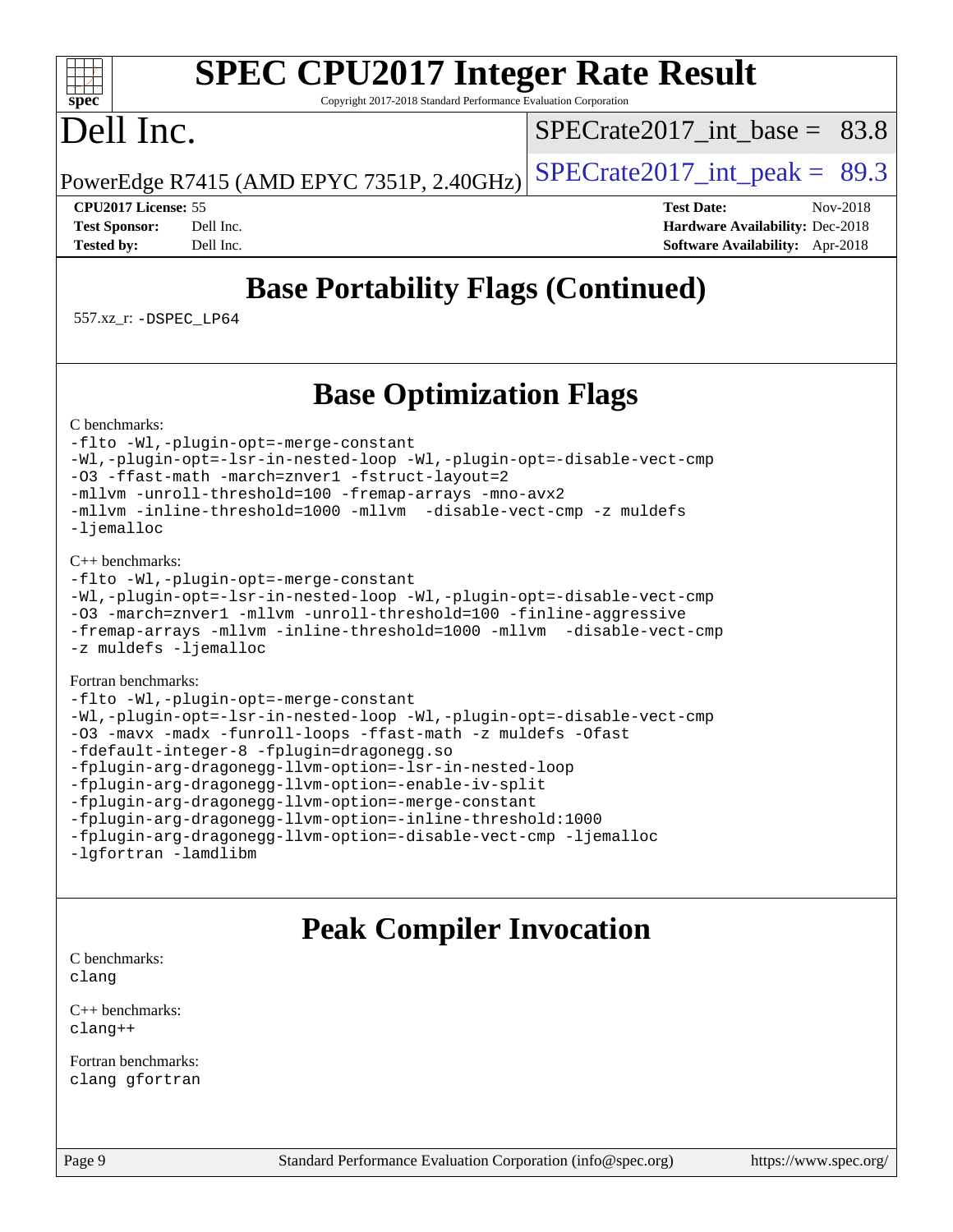#### $+\ +$ **[spec](http://www.spec.org/)**

# **[SPEC CPU2017 Integer Rate Result](http://www.spec.org/auto/cpu2017/Docs/result-fields.html#SPECCPU2017IntegerRateResult)**

Copyright 2017-2018 Standard Performance Evaluation Corporation

# Dell Inc.

[SPECrate2017\\_int\\_base =](http://www.spec.org/auto/cpu2017/Docs/result-fields.html#SPECrate2017intbase) 83.8

PowerEdge R7415 (AMD EPYC 7351P, 2.40GHz) SPECrate  $2017$ \_int\_peak = 89.3

**[CPU2017 License:](http://www.spec.org/auto/cpu2017/Docs/result-fields.html#CPU2017License)** 55 **[Test Date:](http://www.spec.org/auto/cpu2017/Docs/result-fields.html#TestDate)** Nov-2018

**[Test Sponsor:](http://www.spec.org/auto/cpu2017/Docs/result-fields.html#TestSponsor)** Dell Inc. **[Hardware Availability:](http://www.spec.org/auto/cpu2017/Docs/result-fields.html#HardwareAvailability)** Dec-2018 **[Tested by:](http://www.spec.org/auto/cpu2017/Docs/result-fields.html#Testedby)** Dell Inc. **[Software Availability:](http://www.spec.org/auto/cpu2017/Docs/result-fields.html#SoftwareAvailability)** Apr-2018

## **[Peak Portability Flags](http://www.spec.org/auto/cpu2017/Docs/result-fields.html#PeakPortabilityFlags)**

 500.perlbench\_r: [-DSPEC\\_LINUX\\_X64](http://www.spec.org/cpu2017/results/res2018q4/cpu2017-20181210-10154.flags.html#b500.perlbench_r_peakPORTABILITY_DSPEC_LINUX_X64) [-DSPEC\\_LP64](http://www.spec.org/cpu2017/results/res2018q4/cpu2017-20181210-10154.flags.html#b500.perlbench_r_peakEXTRA_PORTABILITY_DSPEC_LP64) 502.gcc\_r: [-D\\_FILE\\_OFFSET\\_BITS=64](http://www.spec.org/cpu2017/results/res2018q4/cpu2017-20181210-10154.flags.html#user_peakEXTRA_PORTABILITY502_gcc_r_F-D_FILE_OFFSET_BITS_5ae949a99b284ddf4e95728d47cb0843d81b2eb0e18bdfe74bbf0f61d0b064f4bda2f10ea5eb90e1dcab0e84dbc592acfc5018bc955c18609f94ddb8d550002c) 505.mcf\_r: [-DSPEC\\_LP64](http://www.spec.org/cpu2017/results/res2018q4/cpu2017-20181210-10154.flags.html#suite_peakEXTRA_PORTABILITY505_mcf_r_DSPEC_LP64) 520.omnetpp\_r: [-DSPEC\\_LP64](http://www.spec.org/cpu2017/results/res2018q4/cpu2017-20181210-10154.flags.html#suite_peakEXTRA_PORTABILITY520_omnetpp_r_DSPEC_LP64) 523.xalancbmk\_r: [-DSPEC\\_LINUX](http://www.spec.org/cpu2017/results/res2018q4/cpu2017-20181210-10154.flags.html#b523.xalancbmk_r_peakPORTABILITY_DSPEC_LINUX) [-D\\_FILE\\_OFFSET\\_BITS=64](http://www.spec.org/cpu2017/results/res2018q4/cpu2017-20181210-10154.flags.html#user_peakEXTRA_PORTABILITY523_xalancbmk_r_F-D_FILE_OFFSET_BITS_5ae949a99b284ddf4e95728d47cb0843d81b2eb0e18bdfe74bbf0f61d0b064f4bda2f10ea5eb90e1dcab0e84dbc592acfc5018bc955c18609f94ddb8d550002c) 525.x264\_r: [-DSPEC\\_LP64](http://www.spec.org/cpu2017/results/res2018q4/cpu2017-20181210-10154.flags.html#suite_peakEXTRA_PORTABILITY525_x264_r_DSPEC_LP64) 531.deepsjeng\_r: [-DSPEC\\_LP64](http://www.spec.org/cpu2017/results/res2018q4/cpu2017-20181210-10154.flags.html#suite_peakEXTRA_PORTABILITY531_deepsjeng_r_DSPEC_LP64) 541.leela\_r: [-DSPEC\\_LP64](http://www.spec.org/cpu2017/results/res2018q4/cpu2017-20181210-10154.flags.html#suite_peakEXTRA_PORTABILITY541_leela_r_DSPEC_LP64) 548.exchange2\_r: [-DSPEC\\_LP64](http://www.spec.org/cpu2017/results/res2018q4/cpu2017-20181210-10154.flags.html#suite_peakEXTRA_PORTABILITY548_exchange2_r_DSPEC_LP64) 557.xz\_r: [-DSPEC\\_LP64](http://www.spec.org/cpu2017/results/res2018q4/cpu2017-20181210-10154.flags.html#suite_peakEXTRA_PORTABILITY557_xz_r_DSPEC_LP64)

## **[Peak Optimization Flags](http://www.spec.org/auto/cpu2017/Docs/result-fields.html#PeakOptimizationFlags)**

[C benchmarks](http://www.spec.org/auto/cpu2017/Docs/result-fields.html#Cbenchmarks):

```
 500.perlbench_r: -flto -Wl,-plugin-opt=-merge-constant
-Wl,-plugin-opt=-lsr-in-nested-loop
-fprofile-instr-generate(pass 1)
-fprofile-instr-use(pass 2) -Ofast -march=znver1
-fstruct-layout=3 -mllvm -vectorize-memory-aggressively
-mno-avx2 -mllvm -unroll-threshold=100 -fremap-arrays
-mllvm -inline-threshold=1000 -ljemalloc
```

```
 502.gcc_r: -m32 -flto -Wl,-plugin-opt=-merge-constant
-Wl,-plugin-opt=-lsr-in-nested-loop -Ofast -march=znver1
-fstruct-layout=3 -mllvm -vectorize-memory-aggressively
-mno-avx2 -mllvm -unroll-threshold=100 -fremap-arrays
-mllvm -inline-threshold=1000 -fgnu89-inline -ljemalloc
```
 505.mcf\_r: [-flto](http://www.spec.org/cpu2017/results/res2018q4/cpu2017-20181210-10154.flags.html#user_peakCOPTIMIZEEXTRA_LDFLAGS505_mcf_r_lto) [-Wl,-plugin-opt=-merge-constant](http://www.spec.org/cpu2017/results/res2018q4/cpu2017-20181210-10154.flags.html#user_peakEXTRA_LDFLAGS505_mcf_r_F-merge-constant_1d79771b5442061d9c8e05556c6b0c655e6c9e66f8c6936b0129d434b6acd2b1cf1b7cd2540d1570ff636111b08a6bc36e2e61fc34531f8ef7c1a34c57be1dbb) [-Wl,-plugin-opt=-lsr-in-nested-loop](http://www.spec.org/cpu2017/results/res2018q4/cpu2017-20181210-10154.flags.html#user_peakEXTRA_LDFLAGS505_mcf_r_lsr-in-nested-loop_1cff93fd95162f5e77640b5271e8bed680fb62b4a8d96fb8ab217ff3244646f1fbb342e31af83c263403bbf5249c7dc7732d5c86c3eab4cc8d32dcb7a6f33ca0) [-Ofast](http://www.spec.org/cpu2017/results/res2018q4/cpu2017-20181210-10154.flags.html#user_peakCOPTIMIZE505_mcf_r_F-aocc-Ofast) [-march=znver1](http://www.spec.org/cpu2017/results/res2018q4/cpu2017-20181210-10154.flags.html#user_peakCOPTIMIZE505_mcf_r_F-march) [-fstruct-layout=3](http://www.spec.org/cpu2017/results/res2018q4/cpu2017-20181210-10154.flags.html#user_peakCOPTIMIZE505_mcf_r_F-fstruct-layout) [-mllvm -vectorize-memory-aggressively](http://www.spec.org/cpu2017/results/res2018q4/cpu2017-20181210-10154.flags.html#user_peakCOPTIMIZE505_mcf_r_vectorize-memory-aggressively_24b72a4417f50ade9e698c5b3bed87ab456cc6fc8ec6439480cb84f36ad6a3975af6e87206dea402e3871a1464ff3d60bc798e0250f330177ba629a260df1857) [-mno-avx2](http://www.spec.org/cpu2017/results/res2018q4/cpu2017-20181210-10154.flags.html#user_peakCOPTIMIZE505_mcf_r_F-mno-avx2) [-mllvm -unroll-threshold=100](http://www.spec.org/cpu2017/results/res2018q4/cpu2017-20181210-10154.flags.html#user_peakCOPTIMIZE505_mcf_r_F-unroll-threshold_2755d0c78138845d361fa1543e3a063fffa198df9b3edf0cfb856bbc88a81e1769b12ac7a550c5d35197be55360db1a3f95a8d1304df999456cabf5120c45168) [-fremap-arrays](http://www.spec.org/cpu2017/results/res2018q4/cpu2017-20181210-10154.flags.html#user_peakCOPTIMIZE505_mcf_r_F-fremap-arrays) [-mllvm -inline-threshold=1000](http://www.spec.org/cpu2017/results/res2018q4/cpu2017-20181210-10154.flags.html#user_peakCOPTIMIZE505_mcf_r_inline-threshold_b7832241b0a6397e4ecdbaf0eb7defdc10f885c2a282fa3240fdc99844d543fda39cf8a4a9dccf68cf19b5438ac3b455264f478df15da0f4988afa40d8243bab) [-ljemalloc](http://www.spec.org/cpu2017/results/res2018q4/cpu2017-20181210-10154.flags.html#user_peakEXTRA_LIBS505_mcf_r_jemalloc-lib_d1249b907c500fa1c0672f44f562e3d0f79738ae9e3c4a9c376d49f265a04b9c99b167ecedbf6711b3085be911c67ff61f150a17b3472be731631ba4d0471706)

525.x264\_r: Same as 500.perlbench\_r

557.xz\_r: Same as 505.mcf\_r

[C++ benchmarks:](http://www.spec.org/auto/cpu2017/Docs/result-fields.html#CXXbenchmarks)

 520.omnetpp\_r: [-flto](http://www.spec.org/cpu2017/results/res2018q4/cpu2017-20181210-10154.flags.html#user_peakCXXOPTIMIZEEXTRA_LDFLAGS520_omnetpp_r_lto) [-Wl,-plugin-opt=-merge-constant](http://www.spec.org/cpu2017/results/res2018q4/cpu2017-20181210-10154.flags.html#user_peakEXTRA_LDFLAGS520_omnetpp_r_F-merge-constant_1d79771b5442061d9c8e05556c6b0c655e6c9e66f8c6936b0129d434b6acd2b1cf1b7cd2540d1570ff636111b08a6bc36e2e61fc34531f8ef7c1a34c57be1dbb) [-Wl,-plugin-opt=-lsr-in-nested-loop](http://www.spec.org/cpu2017/results/res2018q4/cpu2017-20181210-10154.flags.html#user_peakEXTRA_LDFLAGS520_omnetpp_r_lsr-in-nested-loop_1cff93fd95162f5e77640b5271e8bed680fb62b4a8d96fb8ab217ff3244646f1fbb342e31af83c263403bbf5249c7dc7732d5c86c3eab4cc8d32dcb7a6f33ca0) [-Ofast](http://www.spec.org/cpu2017/results/res2018q4/cpu2017-20181210-10154.flags.html#user_peakCXXOPTIMIZE520_omnetpp_r_F-aocc-Ofast) [-march=znver1](http://www.spec.org/cpu2017/results/res2018q4/cpu2017-20181210-10154.flags.html#user_peakCXXOPTIMIZE520_omnetpp_r_F-march) [-finline-aggressive](http://www.spec.org/cpu2017/results/res2018q4/cpu2017-20181210-10154.flags.html#user_peakCXXOPTIMIZE520_omnetpp_r_F-finline-aggressive) [-mllvm -unroll-threshold=100](http://www.spec.org/cpu2017/results/res2018q4/cpu2017-20181210-10154.flags.html#user_peakCXXOPTIMIZE520_omnetpp_r_F-unroll-threshold_2755d0c78138845d361fa1543e3a063fffa198df9b3edf0cfb856bbc88a81e1769b12ac7a550c5d35197be55360db1a3f95a8d1304df999456cabf5120c45168)

**(Continued on next page)**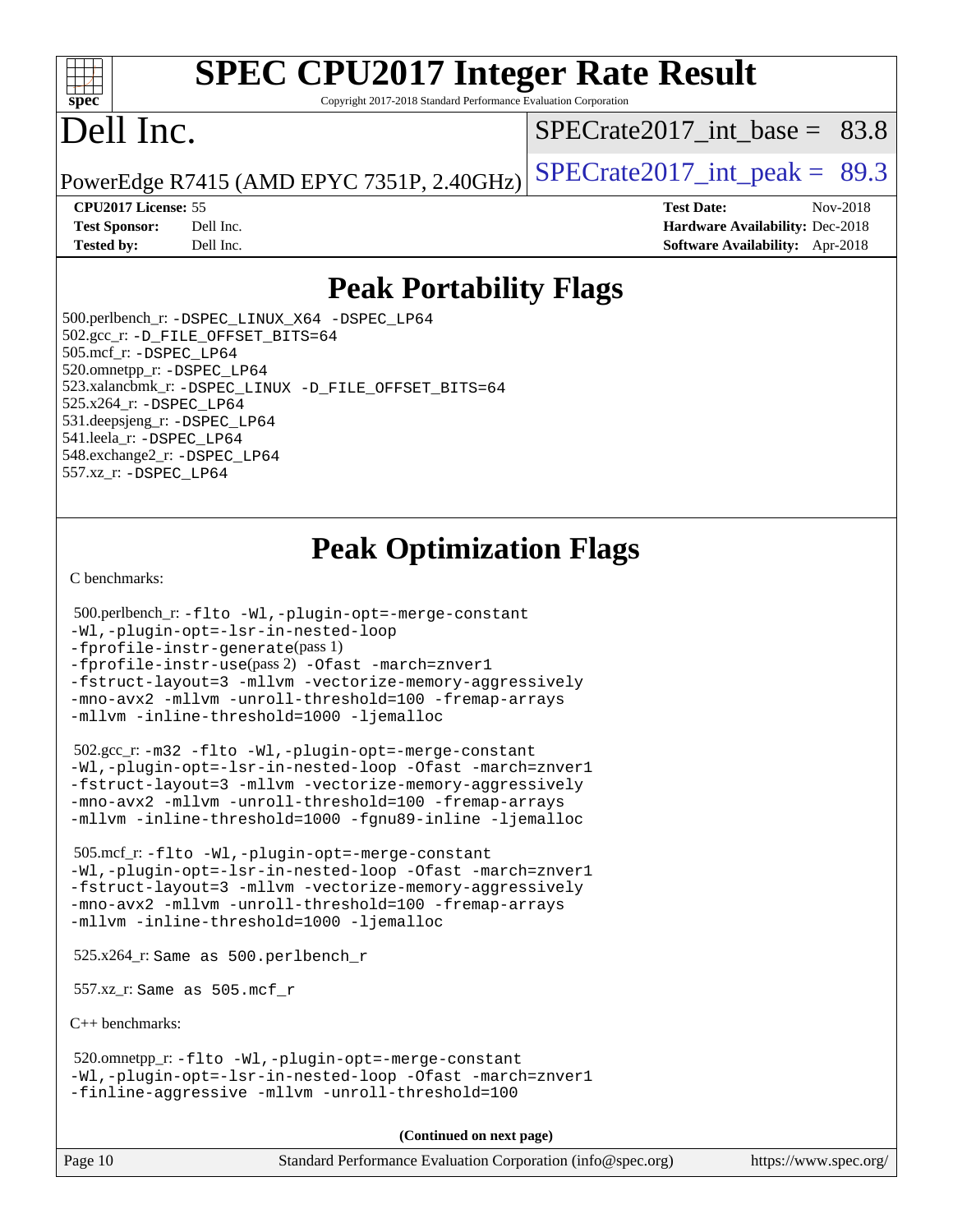| <b>SPEC CPU2017 Integer Rate Result</b><br>spec<br>Copyright 2017-2018 Standard Performance Evaluation Corporation                                                                                                                                                                                                                                                                                                                                                                                                                                                                                              |                                                                                                                   |
|-----------------------------------------------------------------------------------------------------------------------------------------------------------------------------------------------------------------------------------------------------------------------------------------------------------------------------------------------------------------------------------------------------------------------------------------------------------------------------------------------------------------------------------------------------------------------------------------------------------------|-------------------------------------------------------------------------------------------------------------------|
| Dell Inc.                                                                                                                                                                                                                                                                                                                                                                                                                                                                                                                                                                                                       | SPECrate2017 int base = $83.8$                                                                                    |
| PowerEdge R7415 (AMD EPYC 7351P, 2.40GHz)                                                                                                                                                                                                                                                                                                                                                                                                                                                                                                                                                                       | $SPECTate2017\_int\_peak = 89.3$                                                                                  |
| CPU2017 License: 55<br><b>Test Sponsor:</b><br>Dell Inc.<br><b>Tested by:</b><br>Dell Inc.                                                                                                                                                                                                                                                                                                                                                                                                                                                                                                                      | <b>Test Date:</b><br>Nov-2018<br><b>Hardware Availability: Dec-2018</b><br><b>Software Availability:</b> Apr-2018 |
| <b>Peak Optimization Flags (Continued)</b><br>520.omnetpp_r (continued):<br>-fremap-arrays -mllvm -inline-threshold=1000 -ljemalloc<br>523.xalancbmk_r: -m32 -flto -Wl,-plugin-opt=-merge-constant<br>-Wl,-plugin-opt=-lsr-in-nested-loop -Ofast -march=znver1<br>-finline-aggressive -mllvm -unroll-threshold=100<br>-fremap-arrays -mllvm -inline-threshold=1000 -ljemalloc<br>531.deepsjeng_r: Same as 520.omnetpp_r<br>541.leela_r: -flto -Wl,-plugin-opt=-merge-constant<br>-Wl,-plugin-opt=-lsr-in-nested-loop<br>$-$ fprofile-instr-generate(pass 1)<br>-fprofile-instr-use(pass 2) -Ofast -march=znver1 |                                                                                                                   |

```
Fortran benchmarks: 
-flto -Wl,-plugin-opt=-merge-constant
```
-liemalloc

```
-Wl,-plugin-opt=-lsr-in-nested-loop -O3 -mavx2 -madx -funroll-loops
-ffast-math -Ofast -fdefault-integer-8 -fplugin=dragonegg.so
-fplugin-arg-dragonegg-llvm-option=-lsr-in-nested-loop
-fplugin-arg-dragonegg-llvm-option=-enable-iv-split
-fplugin-arg-dragonegg-llvm-option=-merge-constant
-fplugin-arg-dragonegg-llvm-option=-inline-threshold:1000
-fplugin-arg-dragonegg-llvm-option=-disable-vect-cmp -ljemalloc
-lgfortran -lamdlibm
```
## **[Peak Other Flags](http://www.spec.org/auto/cpu2017/Docs/result-fields.html#PeakOtherFlags)**

[C benchmarks](http://www.spec.org/auto/cpu2017/Docs/result-fields.html#Cbenchmarks):

```
 502.gcc_r: -L/root/work/lib/jemalloc/lib32
```
[C++ benchmarks:](http://www.spec.org/auto/cpu2017/Docs/result-fields.html#CXXbenchmarks)

523.xalancbmk\_r: [-L/root/work/lib/jemalloc/lib32](http://www.spec.org/cpu2017/results/res2018q4/cpu2017-20181210-10154.flags.html#user_peakEXTRA_LIBS523_xalancbmk_r_Link_path_ed592dae44e5c1ab08e0623a53d3c5a4c6e35be404d5d0c77aec9324965777ec819518e6bc9b505d0969c714b6f83ef377306a01beedec47148c3dcded825687)

```
The flags files that were used to format this result can be browsed at
http://www.spec.org/cpu2017/flags/aocc100-flags-revC-I.2018-11-13.html
http://www.spec.org/cpu2017/flags/gcc.2018-02-16.html
```